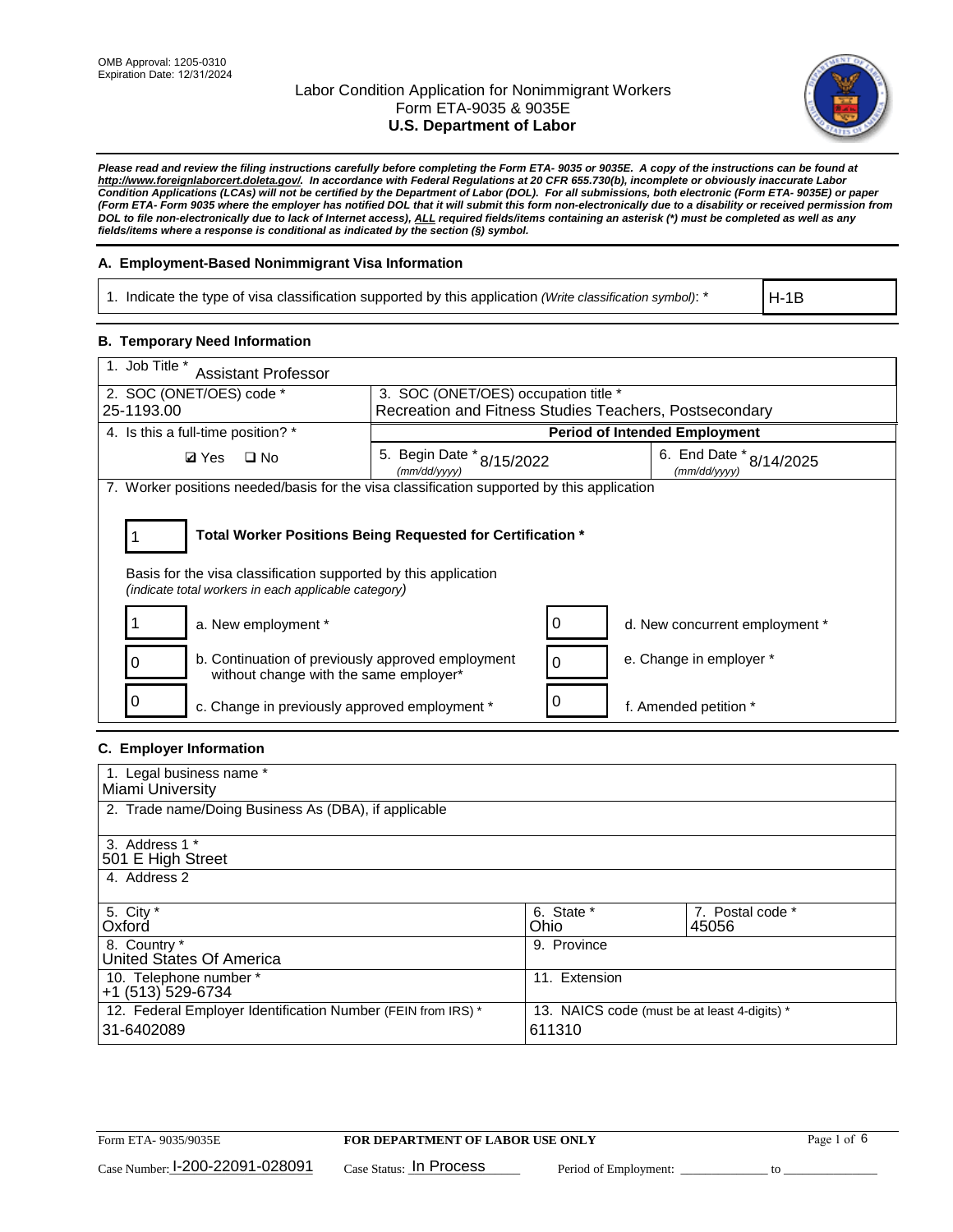

## **D. Employer Point of Contact Information**

**Important Note**: The information contained in this Section must be that of an employee of the employer who is authorized to act on behalf of the employer in labor certification matters. The information in this Section must be different from the agent or attorney information listed in Section E, unless the attorney is an employee of the employer.

| 1. Contact's last (family) name *                       | 2. First (given) name * |                     | 3. Middle name(s)         |
|---------------------------------------------------------|-------------------------|---------------------|---------------------------|
| Smart                                                   | Aimee                   |                     | M                         |
| 4. Contact's job title *<br>Paralegal                   |                         |                     |                           |
| 5. Address 1 *<br>Miami University                      |                         |                     |                           |
| 6. Address 2<br>501 E High Street, 205 B Roudebush Hall |                         |                     |                           |
| 7. City *<br>Oxford                                     |                         | 8. State *<br>Ohio  | 9. Postal code *<br>45056 |
| 10. Country *<br>United States Of America               |                         | 11. Province        |                           |
| 12. Telephone number *                                  | Extension<br>13.        | 14. E-Mail address  |                           |
| +1 (513) 529-6734                                       |                         | smarta2@miamioh.edu |                           |

# **E. Attorney or Agent Information (If applicable)**

**Important Note**: The employer authorizes the attorney or agent identified in this section to act on its behalf in connection with the filing of this application.

| 1. Is the employer represented by an attorney or agent in the filing of this application? *<br>If "Yes," complete the remainder of Section E below. |                         |                    |                                                      |                   | <b>Ø</b> Yes     | $\Box$ No |
|-----------------------------------------------------------------------------------------------------------------------------------------------------|-------------------------|--------------------|------------------------------------------------------|-------------------|------------------|-----------|
| 2. Attorney or Agent's last (family) name §                                                                                                         | 3. First (given) name § |                    |                                                      | 4. Middle name(s) |                  |           |
| Woodard                                                                                                                                             | John                    |                    |                                                      |                   |                  |           |
| 5. Address 1 §<br>501 E High Street                                                                                                                 |                         |                    |                                                      |                   |                  |           |
| 6. Address 2                                                                                                                                        |                         |                    |                                                      |                   |                  |           |
| 7. City §<br>Oxford                                                                                                                                 |                         | 8. State §<br>Ohio |                                                      | 45056             | 9. Postal code § |           |
| 10. Country §<br>United States Of America                                                                                                           |                         | 11. Province       |                                                      |                   |                  |           |
| 12. Telephone number §                                                                                                                              | 13. Extension           |                    | 14. E-Mail address                                   |                   |                  |           |
| +1 (513) 529-6734                                                                                                                                   |                         |                    | woodarje@miamioh.edu                                 |                   |                  |           |
| 15. Law firm/Business name §                                                                                                                        |                         |                    | 16. Law firm/Business FEIN §                         |                   |                  |           |
| Miami University/Office of General Counsel                                                                                                          |                         |                    | 31-6402089                                           |                   |                  |           |
| 17. State Bar number (only if attorney) §                                                                                                           |                         |                    | 18. State of highest court where attorney is in good |                   |                  |           |
| 0085959                                                                                                                                             |                         | Ohio               | standing (only if attorney) §                        |                   |                  |           |
| 19. Name of the highest State court where attorney is in good standing (only if attorney) §                                                         |                         |                    |                                                      |                   |                  |           |
| Supreme Court of Ohio                                                                                                                               |                         |                    |                                                      |                   |                  |           |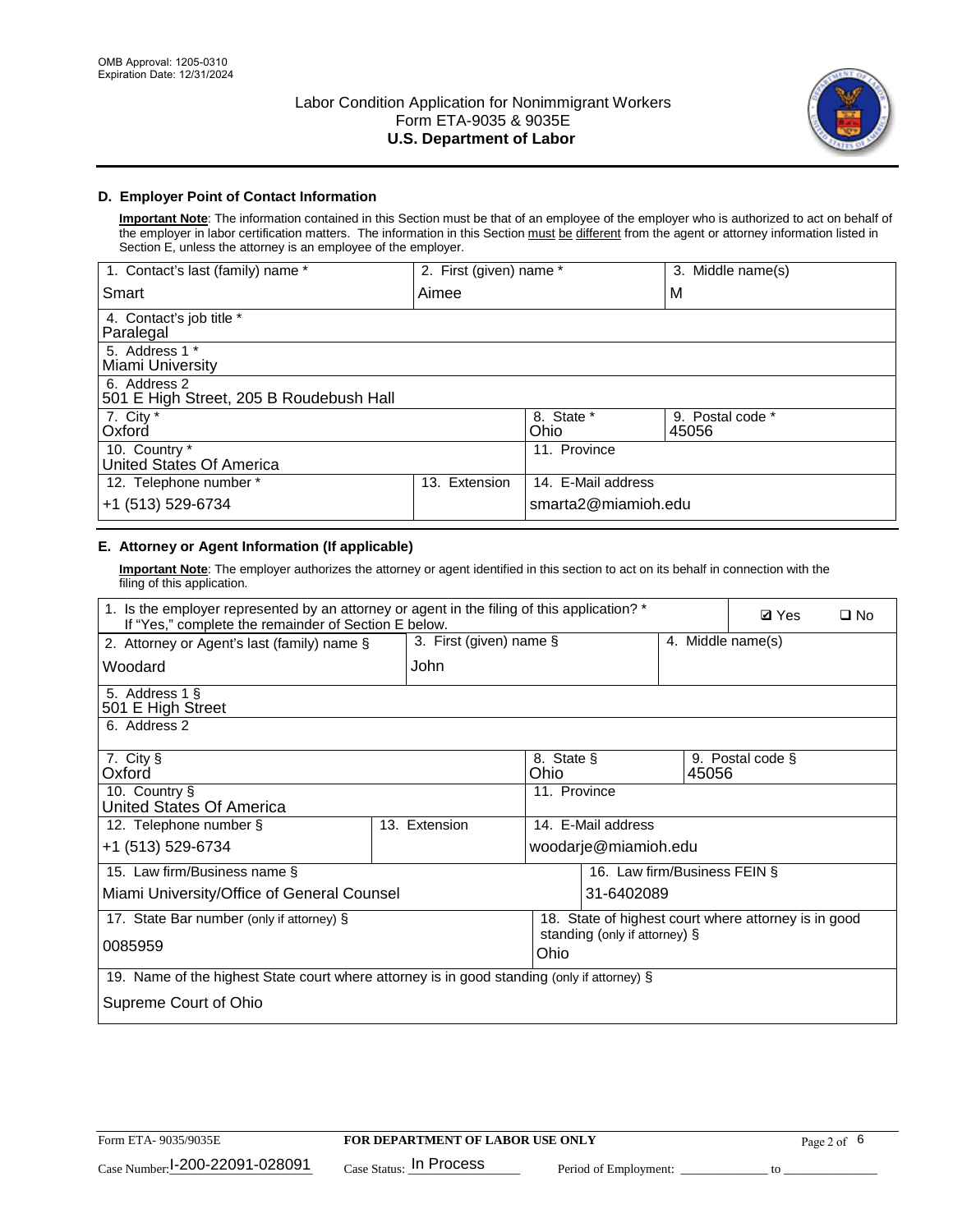

#### **F. Employment and Wage Information**

**Important Note**: The employer must define the intended place(s) of employment with as much geographic specificity as possible. Each intended place(s) of employment listed below must be the worksite or physical location where the work will actually be performed and cannot be a P.O. Box. The employer must identify all intended places of employment, including those of short duration, on the LCA. 20 CFR 655.730(c)(5). If the employer is submitting this form non-electronically and the work is expected to be performed in more than one location, an attachment must be submitted in order to complete this section. An employer has the option to use either a single Form ETA-9035/9035E or multiple forms to disclose all intended places of employment. If the employer has more than ten (10) intended places of employment at the time of filing this application, the employer must file as many additional LCAs as are necessary to list all intended places of employment. See the form instructions for further information about identifying all intended places of employment.

#### a.*Place of Employment Information* 1

|                       | 1. Enter the estimated number of workers that will perform work at this place of employment under<br>the LCA.*                 |  |                                          |                      |  |             |
|-----------------------|--------------------------------------------------------------------------------------------------------------------------------|--|------------------------------------------|----------------------|--|-------------|
|                       | 2. Indicate whether the worker(s) subject to this LCA will be placed with a secondary entity at this<br>place of employment. * |  |                                          |                      |  | <b>Z</b> No |
|                       | 3. If "Yes" to question 2, provide the legal business name of the secondary entity. §                                          |  |                                          |                      |  |             |
|                       | 4. Address 1 *<br>Department of Sports Leadership & Management                                                                 |  |                                          |                      |  |             |
|                       | 5. Address 2<br>Miami University                                                                                               |  |                                          |                      |  |             |
| 6. City $*$<br>Oxford |                                                                                                                                |  | 7. County *<br><b>Butler</b>             |                      |  |             |
| Ohio                  | 8. State/District/Territory *                                                                                                  |  | 9. Postal code *<br>45056                |                      |  |             |
|                       | 10. Wage Rate Paid to Nonimmigrant Workers *                                                                                   |  | 10a. Per: (Choose only one)*             |                      |  |             |
|                       | From* $\$$ 34910 00 To: $\$\$<br>77000 00                                                                                      |  | □ Hour □ Week □ Bi-Weekly □ Month □ Year |                      |  |             |
|                       | 11. Prevailing Wage Rate *                                                                                                     |  | 11a. Per: (Choose only one)*             |                      |  |             |
|                       | 34910 00<br>$\mathcal{S}$                                                                                                      |  | □ Hour □ Week □ Bi-Weekly □ Month ☑ Year |                      |  |             |
|                       | Questions 12-14. Identify the source used for the prevailing wage (PW) (check and fully complete only one): *                  |  |                                          |                      |  |             |
| 12.<br>$\Box$         | a. PWD tracking number §<br>A Prevailing Wage Determination (PWD) issued by the Department of Labor                            |  |                                          |                      |  |             |
| 13.<br>$\mathbf v$    | A PW obtained independently from the Occupational Employment Statistics (OES) Program                                          |  |                                          |                      |  |             |
|                       | a. Wage Level (check one): §                                                                                                   |  |                                          | b. Source Year §     |  |             |
|                       | □⊪<br>$\square$ $\square$<br>ला<br>$\Box$ IV<br>$\Box$ N/A                                                                     |  |                                          | 7/1/2021 - 6/30/2022 |  |             |
| 14.                   | A PW obtained using another legitimate source (other than OES) or an independent authoritative source                          |  |                                          |                      |  |             |
|                       | a. Source Type (check one): §<br>$\Box$ CBA<br>$\Box$ DBA<br>$\square$ SCA<br>$\Box$ Other/ PW Survey                          |  |                                          | b. Source Year §     |  |             |
|                       | c. If responded "Other/ PW Survey" in question 14.a, enter the name of the survey producer or publisher §                      |  |                                          |                      |  |             |
|                       | d. If responded "Other/ PW Survey" in question 14.a, enter the title or name of the PW survey §                                |  |                                          |                      |  |             |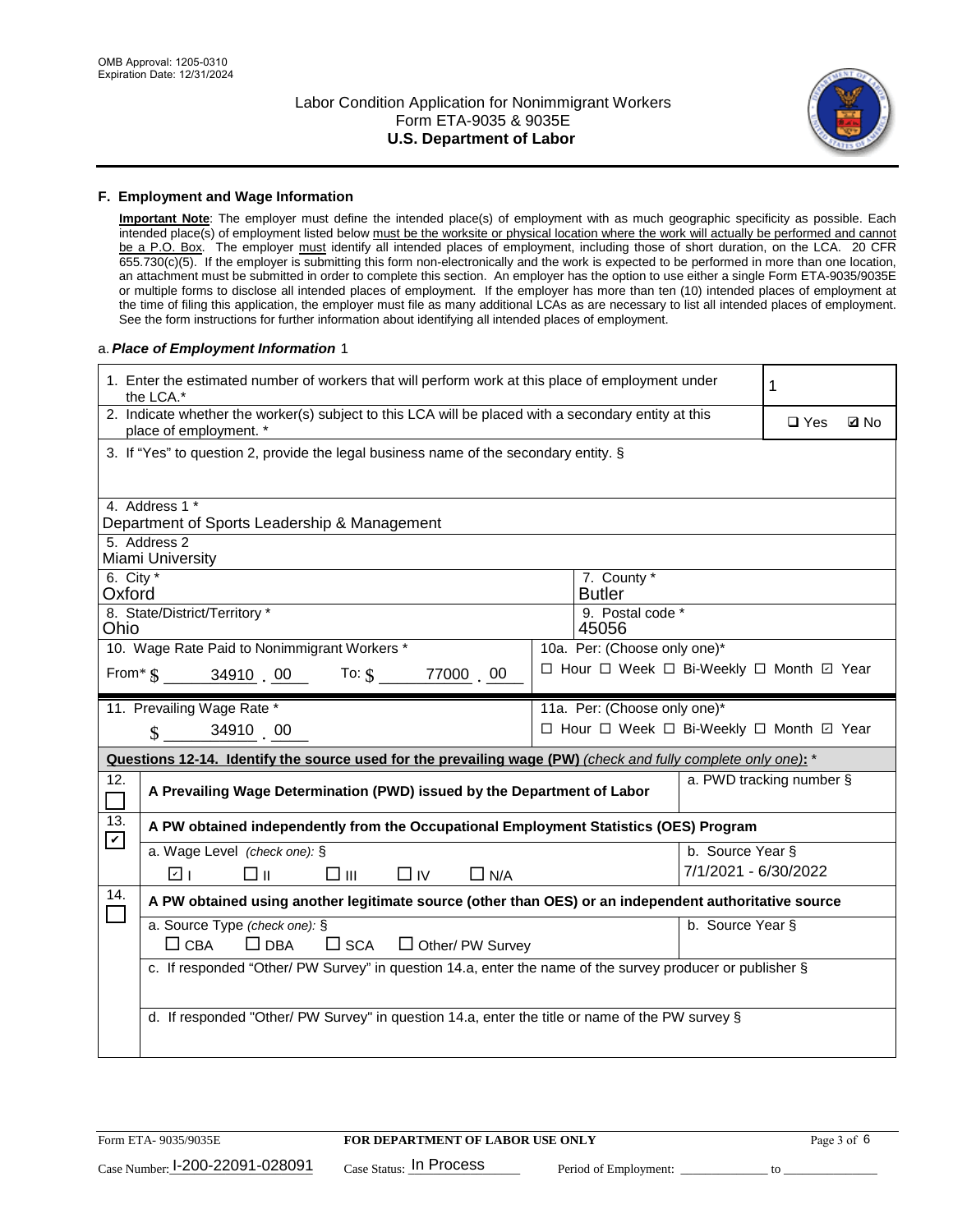

# **G. Employer Labor Condition Statements**

! *Important Note:* In order for your application to be processed, you MUST read Section G of the Form ETA-9035CP - General Instructions for the 9035 & 9035E under the heading "Employer Labor Condition Statements" and agree to all four (4) labor condition statements summarized below:

- (1) **Wages:** The employer shall pay nonimmigrant workers at least the prevailing wage or the employer's actual wage, whichever is higher, and pay for non-productive time. The employer shall offer nonimmigrant workers benefits and eligibility for benefits provided as compensation for services on the same basis as the employer offers to U.S. workers. The employer shall not make deductions to recoup a business expense(s) of the employer including attorney fees and other costs connected to the performance of H-1B, H-1B1, or E-3 program functions which are required to be performed by the employer. This includes expenses related to the preparation and filing of this LCA and related visa petition information. 20 CFR 655.731;
- (2) **Working Conditions:** The employer shall provide working conditions for nonimmigrants which will not adversely affect the working conditions of workers similarly employed. The employer's obligation regarding working conditions shall extend for the duration of the validity period of the certified LCA or the period during which the worker(s) working pursuant to this LCA is employed by the employer, whichever is longer. 20 CFR 655.732;
- (3) **Strike, Lockout, or Work Stoppage:** At the time of filing this LCA, the employer is not involved in a strike, lockout, or work stoppage in the course of a labor dispute in the occupational classification in the area(s) of intended employment. The employer will notify the Department of Labor within 3 days of the occurrence of a strike or lockout in the occupation, and in that event the LCA will not be used to support a petition filing with the U.S. Citizenship and Immigration Services (USCIS) until the DOL Employment and Training Administration (ETA) determines that the strike or lockout has ended. 20 CFR 655.733; and
- (4) **Notice:** Notice of the LCA filing was provided no more than 30 days before the filing of this LCA or will be provided on the day this LCA is filed to the bargaining representative in the occupation and area of intended employment, or if there is no bargaining representative, to workers in the occupation at the place(s) of employment either by electronic or physical posting. This notice was or will be posted for a total period of 10 days, except that if employees are provided individual direct notice by e-mail, notification need only be given once. A copy of the notice documentation will be maintained in the employer's public access file. A copy of this LCA will be provided to each nonimmigrant worker employed pursuant to the LCA. The employer shall, no later than the date the worker(s) report to work at the place(s) of employment, provide a signed copy of the certified LCA to the worker(s) working pursuant to this LCA. 20 CFR 655.734.

1. **I have read and agree to** Labor Condition Statements 1, 2, 3, and 4 above and as fully explained in Section G of the Form ETA-9035CP – General Instructions for the 9035 & 9035E and the Department's regulations at 20 CFR 655 Subpart H. \*

**Ø**Yes ロNo

### **H. Additional Employer Labor Condition Statements –H-1B Employers ONLY**

!**Important Note***:* In order for your H-1B application to be processed, you MUST read Section H – Subsection 1 of the Form ETA 9035CP – General Instructions for the 9035 & 9035E under the heading "Additional Employer Labor Condition Statements" and answer the questions below.

#### *a. Subsection 1*

| 1. At the time of filing this LCA, is the employer H-1B dependent? §                                                                                                                                                                                                 |  | $\Box$ Yes | ⊡ No |            |
|----------------------------------------------------------------------------------------------------------------------------------------------------------------------------------------------------------------------------------------------------------------------|--|------------|------|------------|
| 2. At the time of filing this LCA, is the employer a willful violator? $\S$                                                                                                                                                                                          |  | $\Box$ Yes | ⊡ No |            |
| 3. If "Yes" is marked in questions H.1 and/or H.2, you must answer "Yes" or "No" regarding<br>whether the employer will use this application ONLY to support H-1B petitions or extensions of<br>status for exempt H-1B nonimmigrant workers? §                       |  | $\Box$ Yes | ∩ No |            |
| 4. If "Yes" is marked in question H.3, identify the statutory basis for the<br>$\Box$ \$60,000 or higher annual wage<br>exemption of the H-1B nonimmigrant workers associated with this<br>□ Master's Degree or higher in related specialty<br>$\Box$ Both<br>LCA. § |  |            |      |            |
| H-1B Dependent or Willful Violator Employers -Master's Degree or Higher Exemptions ONLY                                                                                                                                                                              |  |            |      |            |
| 5. Indicate whether a completed Appendix A is attached to this LCA covering any H-1B<br>nonimmigrant worker for whom the statutory exemption will be based <b>ONLY</b> on attainment of a<br>Master's Degree or higher in related specialty. §                       |  |            | ⊡ No | $\Box$ N/A |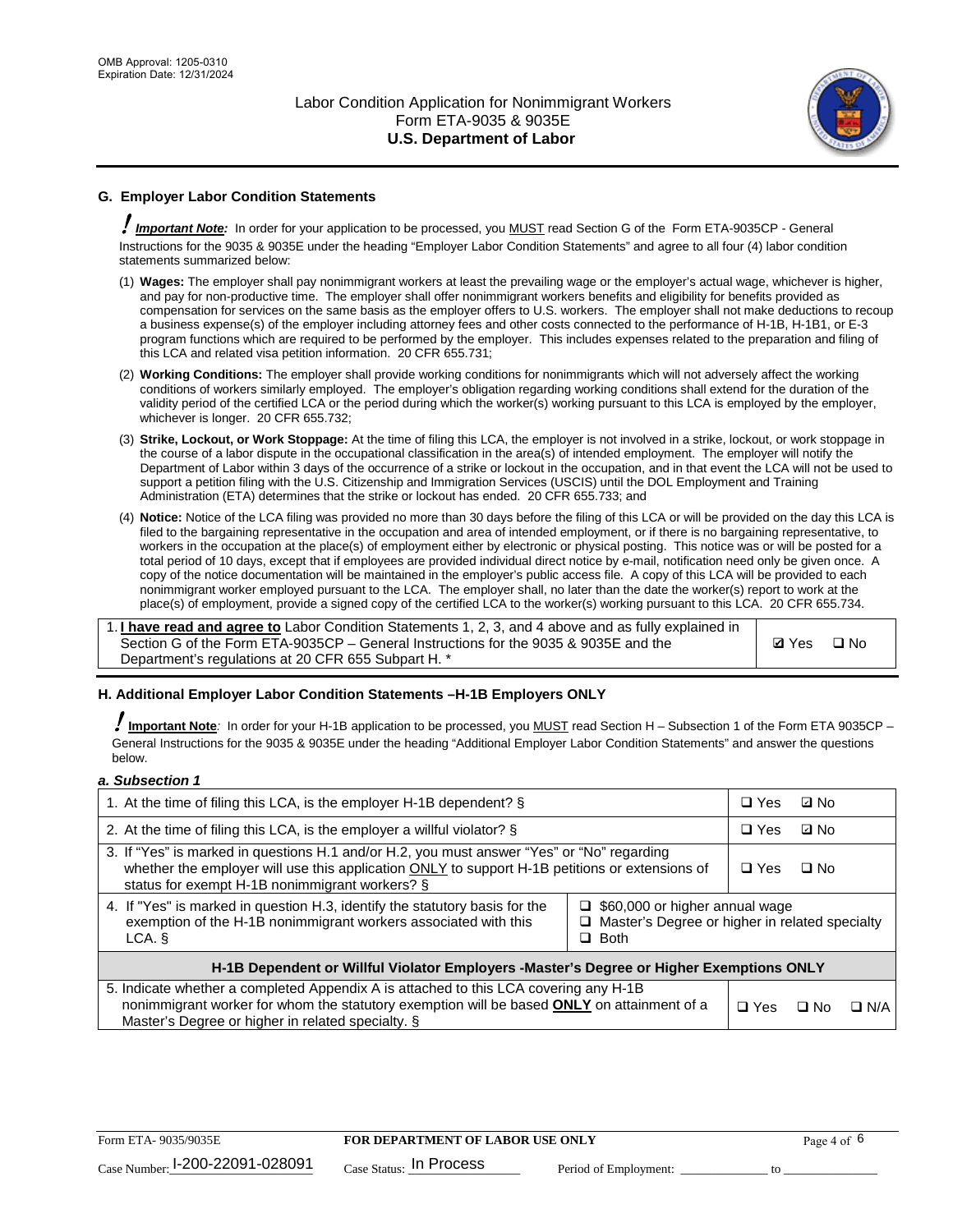

**If you marked "Yes" to questions H.a.1 (H-1B dependent) and/or H.a.2 (H-1B willful violator) and "No" to question H.a.3 (exempt H-1B nonimmigrant workers), you MUST read Section H – Subsection 2 of the Form ETA 9035CP – General Instructions for the 9035 & 9035E under the heading "Additional Employer Labor Condition Statements" and indicate your agreement to all three (3) additional statements summarized below.**

#### *b. Subsection 2*

- A. **Displacement:** An H-1B dependent or willful violator employer is prohibited from displacing a U.S. worker in its own workforce within the period beginning 90 days before and ending 90 days after the date of filing of the visa petition. 20 CFR 655.738(c);
- B. **Secondary Displacement:** An H-1B dependent or willful violator employer is prohibited from placing an H-1B nonimmigrant worker(s) with another/secondary employer where there are indicia of an employment relationship between the nonimmigrant worker(s) and that other/secondary employer (thus possibly affecting the jobs of U.S. workers employed by that other employer), unless and until the employer subject to this LCA makes the inquiries and/or receives the information set forth in 20 CFR 655.738(d)(5) concerning that other/secondary employer's displacement of similarly employed U.S. workers in its workforce within the period beginning 90 days before and ending 90 days after the date of such placement. 20 CFR 655.738(d). Even if the required inquiry of the secondary employer is made, the H-1B dependent or willful violator employer will be subject to a finding of a violation of the secondary displacement prohibition if the secondary employer, in fact, displaces any U.S. worker(s) during the applicable time period; and
- C. **Recruitment and Hiring:** Prior to filing this LCA or any petition or request for extension of status for nonimmigrant worker(s) supported by this LCA, the H-1B dependent or willful violator employer must take good faith steps to recruit U.S. workers for the job(s) using procedures that meet industry-wide standards and offer compensation that is at least as great as the required wage to be paid to the nonimmigrant worker(s) pursuant to 20 CFR 655.731(a). The employer must offer the job(s) to any U.S. worker who applies and is equally or better qualified for the job than the nonimmigrant worker. 20 CFR 655.739.

| 6. I have read and agree to Additional Employer Labor Condition Statements A, B, and C above and |       |           |
|--------------------------------------------------------------------------------------------------|-------|-----------|
| as fully explained in Section H – Subsections 1 and 2 of the Form ETA 9035CP – General           | □ Yes | $\Box$ No |
| Instructions for the 9035 & 9035 E and the Department's regulations at 20 CFR 655 Subpart H. §   |       |           |

### **I. Public Disclosure Information**

! **Important Note***:* You must select one or both of the options listed in this Section.

**sqrt** Employer's principal place of business □ Place of employment

### **J. Notice of Obligations**

A. Upon receipt of the certified LCA, the employer must take the following actions:

- o Print and sign a hard copy of the LCA if filing electronically (20 CFR 655.730(c)(3));<br>
Maintain the original signed and certified LCA in the employer's files (20 CFR 655.7
- Maintain the original signed and certified LCA in the employer's files (20 CFR 655.705(c)(2); 20 CFR 655.730(c)(3); and 20 CFR 655.760); and
- o Make a copy of the LCA, as well as necessary supporting documentation required by the Department of Labor regulations, available for public examination in a public access file at the employer's principal place of business in the U.S. or at the place of employment within one working day after the date on which the LCA is filed with the Department of Labor (20 CFR 655.705(c)(2) and 20 CFR 655.760).
- B. The employer must develop sufficient documentation to meet its burden of proof with respect to the validity of the statements made in its LCA and the accuracy of information provided, in the event that such statement or information is challenged (20 CFR 655.705(c)(5) and 20 CFR 655.700(d)(4)(iv)).
- C. The employer must make this LCA, supporting documentation, and other records available to officials of the Department of Labor upon request during any investigation under the Immigration and Nationality Act (20 CFR 655.760 and 20 CFR Subpart I).

*I declare under penalty of perjury that I have read and reviewed this application and that to the best of my knowledge, the*  information contained therein is true and accurate. I understand that to knowingly furnish materially false information in the *preparation of this form and any supplement thereto or to aid, abet, or counsel another to do so is a federal offense punishable by fines, imprisonment, or both (18 U.S.C. 2, 1001,1546,1621).*

| 1. Last (family) name of hiring or designated official *  2. First (given) name of hiring or designated official *  3. Middle initial § |      |                  |  |
|-----------------------------------------------------------------------------------------------------------------------------------------|------|------------------|--|
| Groom                                                                                                                                   | Ruth |                  |  |
| 4. Hiring or designated official title *                                                                                                |      |                  |  |
| Assoc VP Academic Personnel                                                                                                             |      |                  |  |
| 5. Signature *                                                                                                                          |      | 6. Date signed * |  |
|                                                                                                                                         |      |                  |  |

| Form ETA-9035/9035E             | FOR DEPARTMENT OF LABOR USE ONLY    |                       | Page 5 of 6 |
|---------------------------------|-------------------------------------|-----------------------|-------------|
| Case Number: 1-200-22091-028091 | $_{\text{Case Status:}}$ In Process | Period of Employment: |             |